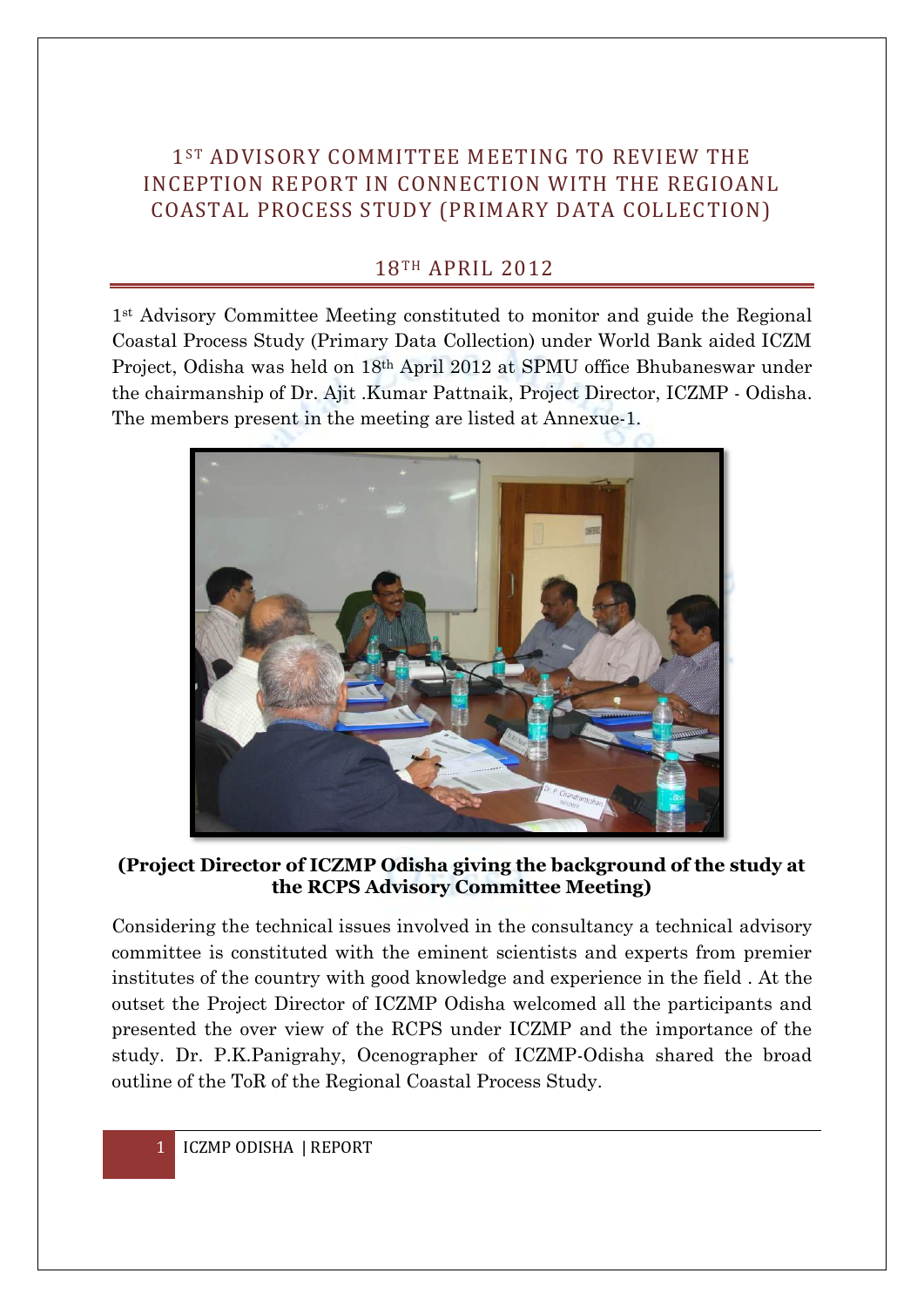The Inception Report and the Work Plan was presented by Dr. P. Chandramohan, Director, INDOMER the consultant for RCP. He shared elaborately the methodology and the strategy for accomplishing the task relating to three broad parameters viz. Coastal Energy Inputs, Coastal Sediments and Coastal geomorphology.



**(Members at the RCPS Advisory Committee Meeting of ICZMP Odisha)**

The inception report presented by INDOMER was deliberated at length by the committee. After the presentation all issues were discussed in great detail and the specific observations/ recommendations by the committee are as follows:

- 1. Deployment of instruments should be based on the sediment cell demarcation for the coast of Odisha.
- 2. Consultant to develop a preliminary model based on which the final locations of deployment could be decided.
- 3. The landward boundary of estuarine study should not be restricted to a salinity of up to 5ppt (during dry season)
- 4. The cut off point for estuarine studies may be up to the barrage or the nearest Dam. However, considering the ground reality it may not be possible for all estuaries.
- 5. In case of prevalence of Barrier Island, Beach, Lagoon it will be enough to collect at least one sample each from each system
- 6. Beach profiling should be carried out as per geomorphological units.
- 7. In case of non-availability of Benchmark from SOI, other Benchmarks available with Ports / PWD / Revenue Department etc. should be used and simultaneously steps should be taken to get the information from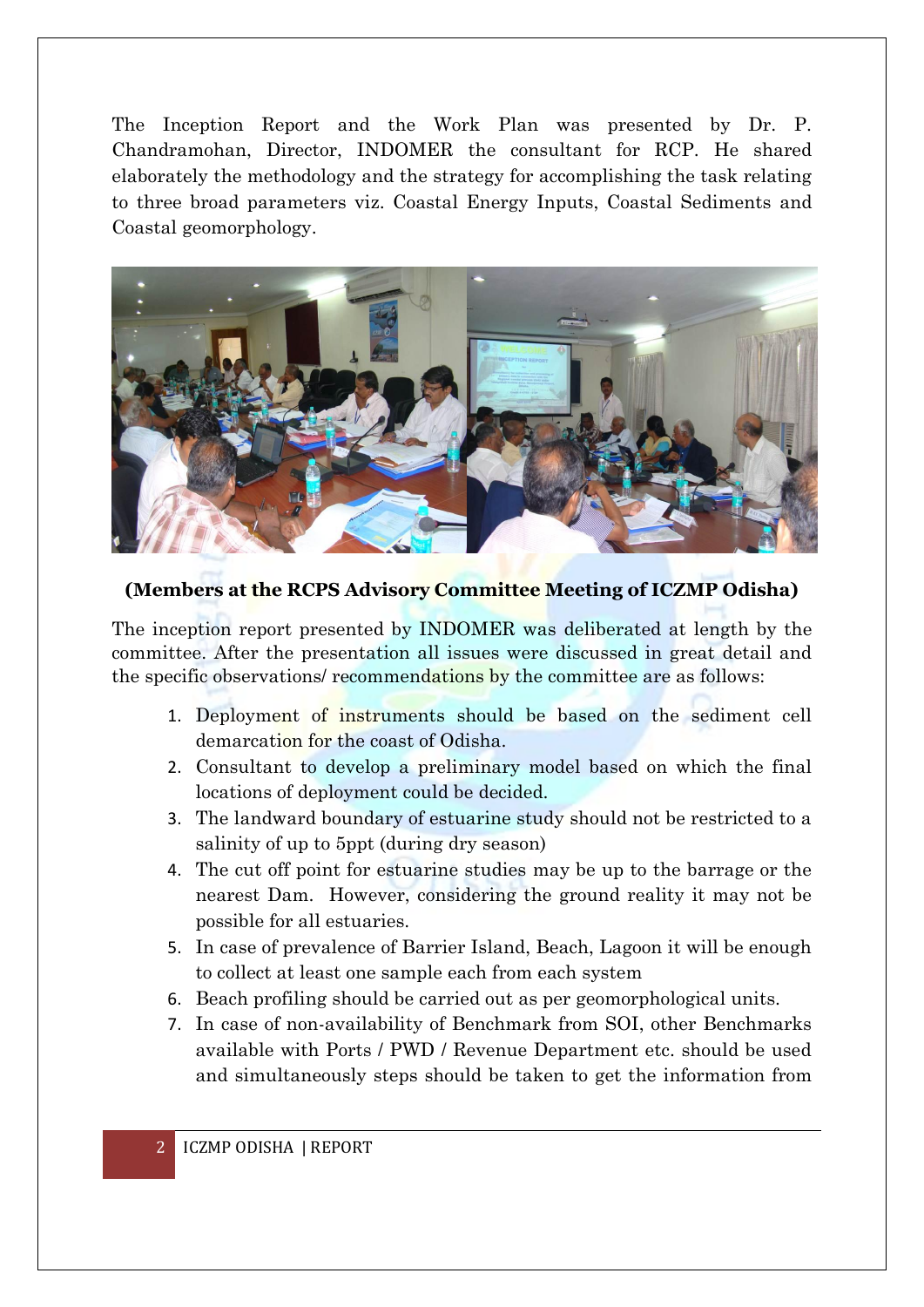SOI. The working benchmark should be finalized after the availability of accurate data from SOI.

- 8. Regional coastal processes have a bearing on local processes and the study needs long term analysis.
- 9. The quality of the work suggested in ToR should not be changed in any condition during the RCPS. All the data generated for primary data collection should be incorporated in the GIS database besides excel format and specifically Bathymetry Data by using Auto CAD.
- 10. All data generated for RCPS should be accurate and data gaps and human errors should be minimized.
- 11. Based on the wave interaction model (by use of Mike  $-21$ ) the depth limit for Bathymetry should be decided.
- 12. There should be a mechanism to check the accuracy of the data to be generated for RCPS.
- 13. There should be a mechanism for validation of data to minimise the human error. It should be done through a set of quality parameters which is to be developed for the quality check.
- 14. The data generated by ICMAM, Berhampur University, NIO, INCOIS, Paradip Port Trust etc. along the Odisha coast are to be considered during the present study for finalisation of work plan. It needs to be ascertained whether the previous scientific data is comparable with the proposed study.
- 15. NCSM would provide the sediment cell delineation information to the consultant.
- 16. The measurement sites (for Transformed wave characteristics near the wave breaking zone, surf zone measurements using LEO and the suspended sediment sampling sites) will be finalized jointly by NCSCM and INDOMER based on sediment cell delineation
- 17. In addition to the hydrographic survey and suspended sediment sampling, water samples for measurement of nutrients and other physico-chemical parameters (at the river-estuarine-marine interface) was recommended to understand the nutrient budgeting.
- 18. NCSCM will provide the shoreline change map for the coast of Odisha to the consultant for reference.
- 19. Synchronization of the RCPS must be done with the proposed deployment of data buoy by INCOIS.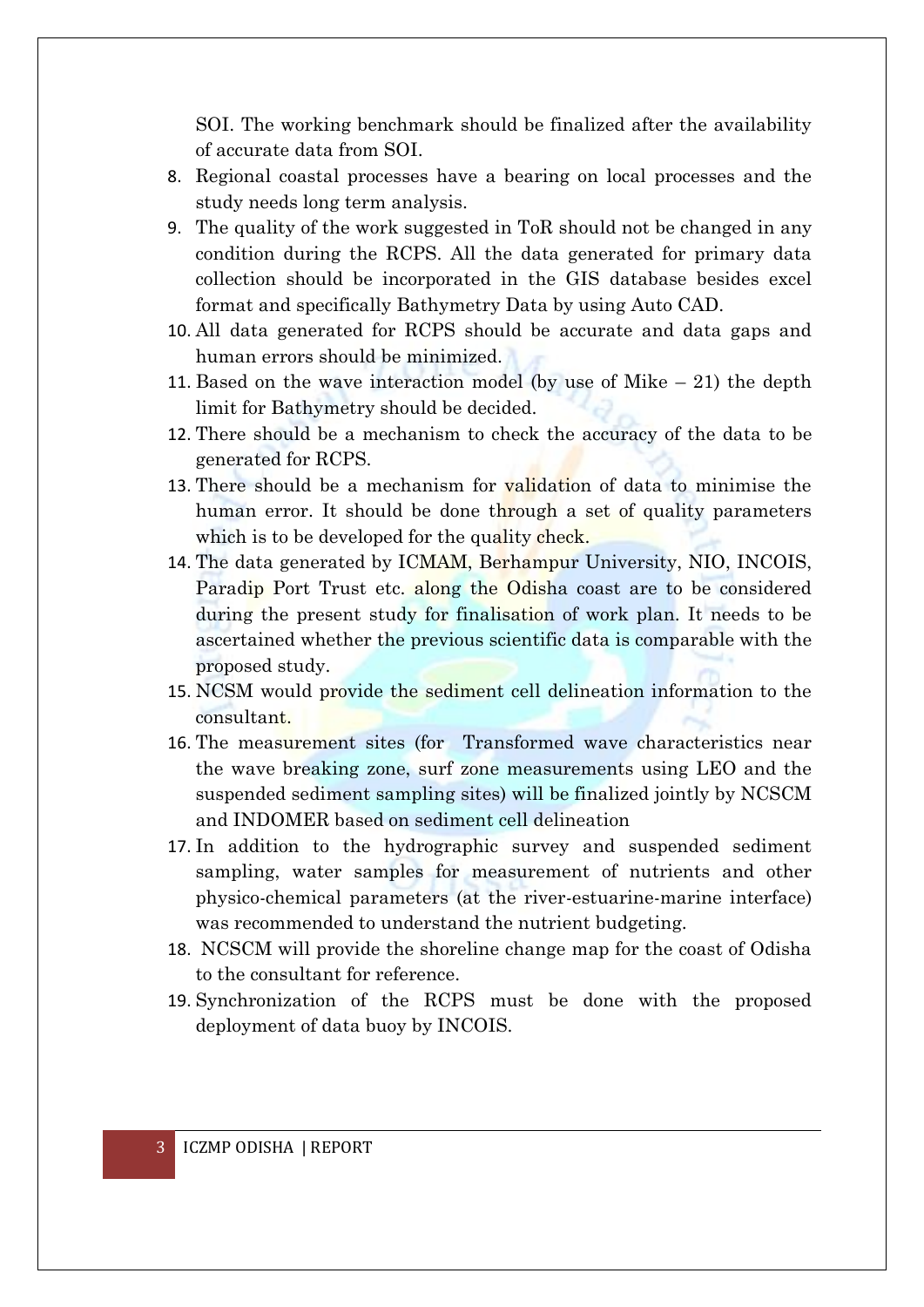

## **(Members at the RCPS Advisory Committee Meeting of ICZMP Odisha)**

After prolonged deliberation on each critical issue the committee accepted the Inception Report submitted by the consultant with certain corrections and modifications to suit the field conditions.